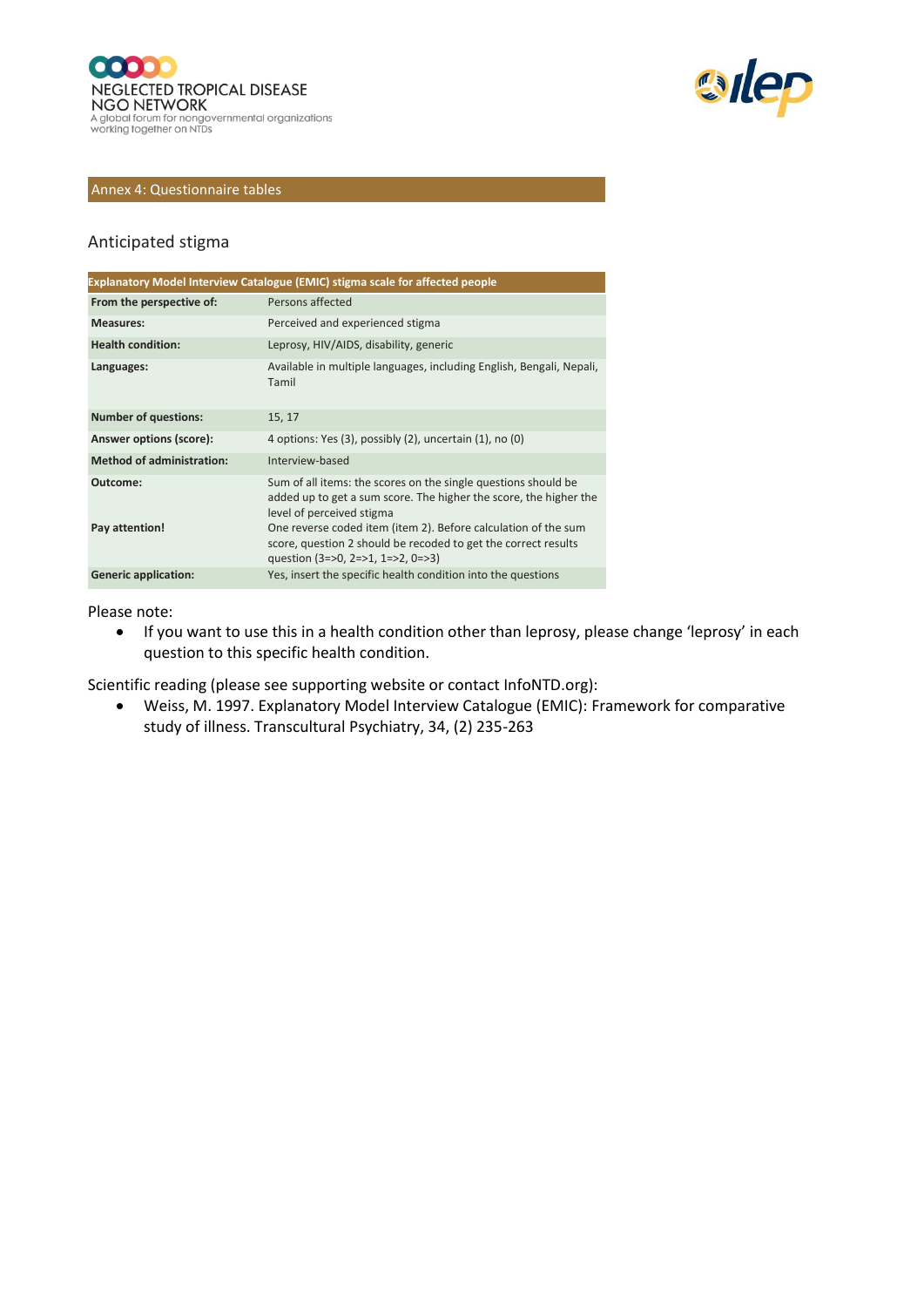



## For children: Internalised stigma

| <b>Child Attitude Toward Illness Scale (CATIS)</b> |                                                                                                                                                                                                                                 |
|----------------------------------------------------|---------------------------------------------------------------------------------------------------------------------------------------------------------------------------------------------------------------------------------|
| From the perspective of:                           | Persons affected                                                                                                                                                                                                                |
| <b>Measures:</b>                                   | Internalised stigma                                                                                                                                                                                                             |
| <b>Health condition:</b>                           | Epilepsy, asthma, chronic physical conditions                                                                                                                                                                                   |
| Languages:                                         | Available in English, possibly more                                                                                                                                                                                             |
| <b>Number of questions:</b>                        | 13                                                                                                                                                                                                                              |
| Answer options (score):                            | Opposite adjectives (e.g. 'sad' to 'happy', 'fair' to 'unfair') in a 5-point<br>response format as well as a frequency response scale ('never' to 'very<br>often')                                                              |
| <b>Method of administration:</b>                   | Self-report                                                                                                                                                                                                                     |
| Outcome:                                           | Mean of all items: scores on the single questions can be summed<br>and divided by the total number of questions (13). The higher the<br>mean score, the more positive the attitude towards having a certain<br>health condition |
| Tips:                                              | The questionnaire can be used in a self-report format among<br>children from the age of 8, as well as with adolescents.                                                                                                         |
| Pay attention!                                     | Eight reverse coded questions: 1, 2, 4, 5, 7, 9, 11, 13. To calculate a<br>mean attitude sum score, the reverse coded questions<br>should be recoded (score 1=>5, 2=>4, 4=>2, 5=>1)                                             |
| <b>Generic application:</b>                        | Yes, insert the specific health condition in the questions                                                                                                                                                                      |

#### Please note:

• Please change '[condition]' into the specific health condition you are investigating, such as 'leprosy'.

- Heimlich, T.E. Westbrook, L.E., Austin, J.K., Cramer, J.A., & Devinsky, O. 2000. Brief report: adolescents' attitudes toward epilepsy: further validation of the Child Attitude Toward Illness Scale (CATIS). Journal of Paediatric Psychology, 25, (5) 339-345
- Austin, J.K. & Huberty, T.J. 1993. Development of the Child Attitude toward Illness Scale. Journal of Paediatric Psychology, 18 (4) 467-480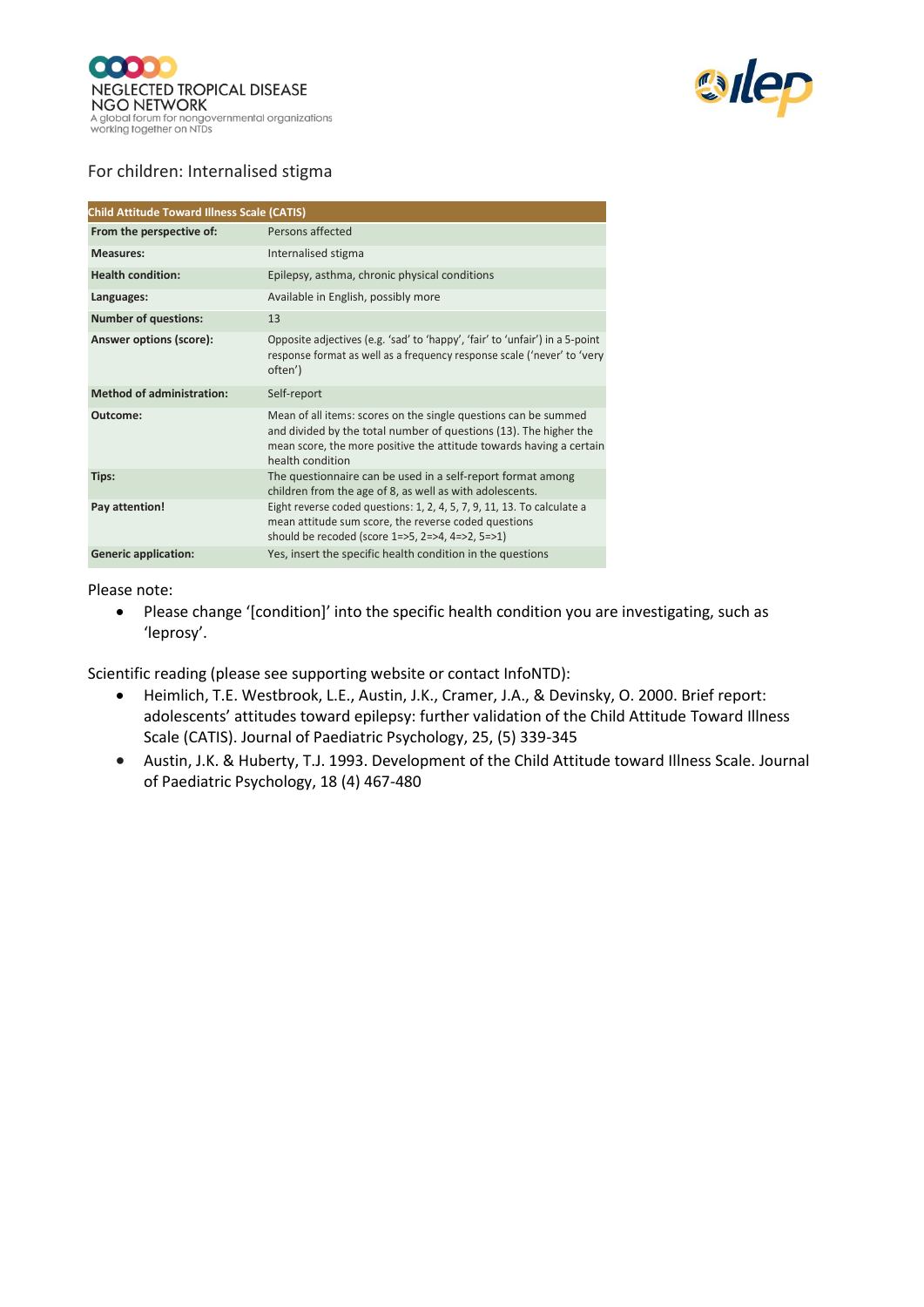



## Impact of stigma

| <b>Participation Scale (P-scale)</b> |                                                                                                                                                                                                                                                               |
|--------------------------------------|---------------------------------------------------------------------------------------------------------------------------------------------------------------------------------------------------------------------------------------------------------------|
| From the perspective of:             | Persons affected                                                                                                                                                                                                                                              |
| <b>Measures:</b>                     | Severity of participation restrictions                                                                                                                                                                                                                        |
| <b>Health condition:</b>             | Leprosy, HIV/AIDS, disability, generic                                                                                                                                                                                                                        |
| Languages:                           | Available in at least 25 languages, including Arabic, Bahasa<br>Indonesia, Bangla, English, Hindi, Kiswahili, Nepali, Tamil, Thai,<br>Vietnamese and Yoruba                                                                                                   |
| <b>Number of questions:</b>          | 18 (a 13-item version and a short, simplified version are also<br>available)                                                                                                                                                                                  |
| Answer options (score):              | First level: 5 options: 'Not specified', 'Yes', 'Sometimes', 'No', 'Irrelevant'<br>If 'Yes' or 'Sometimes' on the first level then second-level problem<br>assessment: 4 options: no problem (1), small problem (2), medium<br>problem (3), large problem (5) |
| <b>Method of administration:</b>     | Interview-based                                                                                                                                                                                                                                               |
| Outcome:                             | Item sum score: A high sum score indicates a high level of<br>participation restrictions                                                                                                                                                                      |
| Tips:                                | A cut-off point for what is 'normal' (not having significant<br>participation restrictions) was found to be 12 in several countries.<br>However, this may differ between areas                                                                                |
| Pay attention!                       | Two-level answer options                                                                                                                                                                                                                                      |
| <b>Generic application:</b>          | Yes. No specific adaptations necessary                                                                                                                                                                                                                        |

#### Please note:

- There is a User manual of this questionnaire available at the supporting website: [https://www.infontd.org/toolkits/participation-scale.](https://www.infontd.org/toolkits/participation-scale)
- A shortened, 13-item version was developed by Stevelink et al. (2012) see above website.
- A short simplified version was developed by Coltof et al (2019) see website.
- A paediatric version was developed by Beeres et al (2018) see website.

- Van Brakel, W.H., Anderson, A.M., Mutatkar, R.K., Bakirtzief, Z., Nicholls, P.G., Raju, M.S., & Das-Pattanayak, R.K. 2006. The Participation Scale: measuring a key concept in public health. Disability and Rehabilitation, 28, (4), 193-203.
- Rensen, C., Bandyopadhyay, S., Gopal, P.K., & Van Brakel, W. 2010. Measuring leprosy-related stigma – a pilot study to validate a toolkit of instruments. Disability and Rehabilitation, 33, (9), 711-719.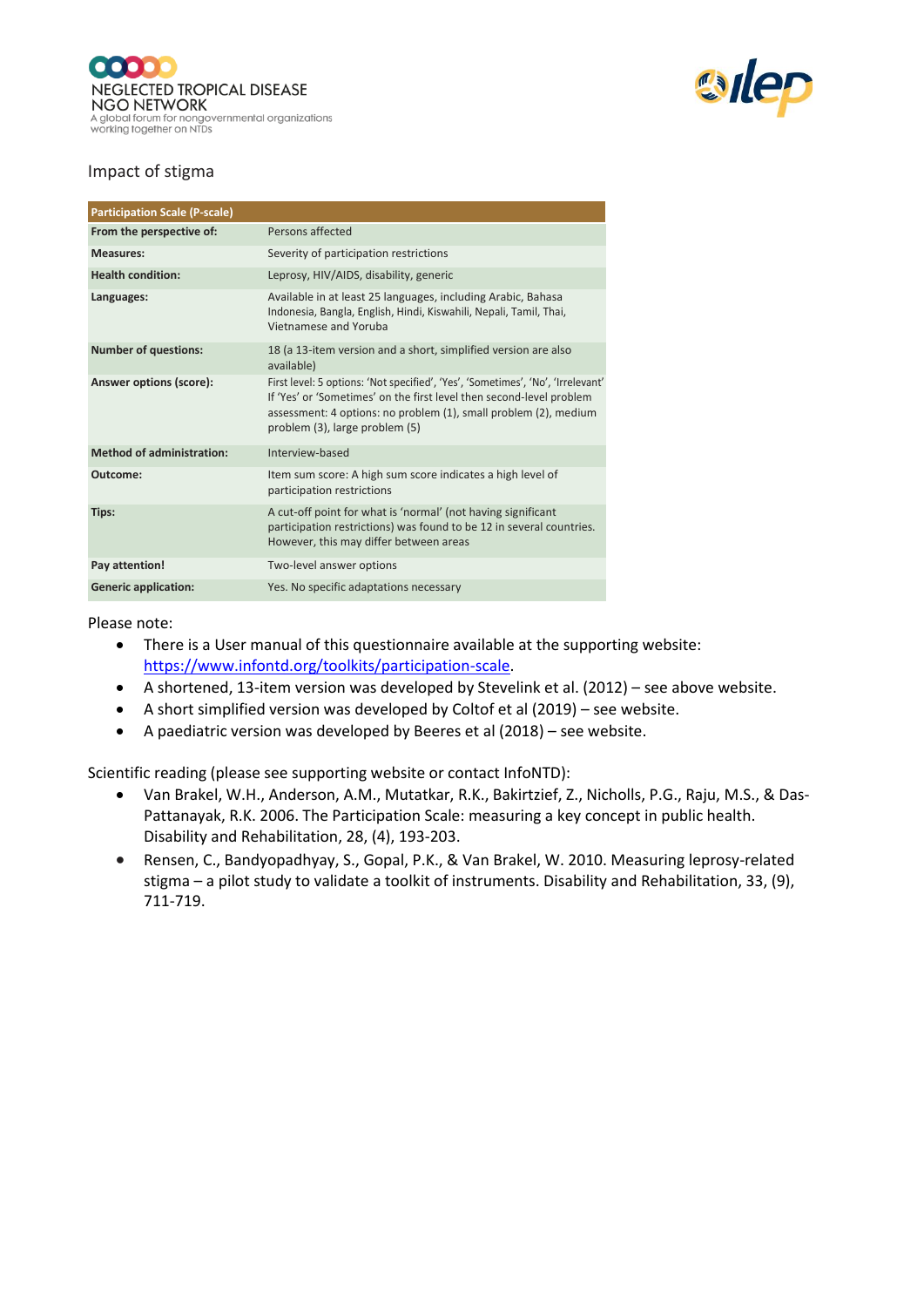



## Perceived stigma

| <b>Explanatory Model Interview Catalogue (EMIC) stigma scale for the community</b> |                                                                                                                                                                                                                                                              |
|------------------------------------------------------------------------------------|--------------------------------------------------------------------------------------------------------------------------------------------------------------------------------------------------------------------------------------------------------------|
| From the perspective of:                                                           | Community                                                                                                                                                                                                                                                    |
| <b>Measures:</b>                                                                   | Attitudes towards affected persons                                                                                                                                                                                                                           |
| <b>Health condition:</b>                                                           | Leprosy, HIV/AIDS, disability, generic                                                                                                                                                                                                                       |
| Languages:                                                                         | Available in multiple languages, including English, Marathi, Bengali,<br>Nepali, Tamil, Bahasa Indonesia                                                                                                                                                     |
| <b>Number of questions:</b>                                                        | 15                                                                                                                                                                                                                                                           |
| Answer options (score):                                                            | 4 options: 'Yes' (3), 'Possibly' (2), 'Don't know' (1), 'No' (0)                                                                                                                                                                                             |
| <b>Method of administration:</b>                                                   | Interview-based                                                                                                                                                                                                                                              |
| Outcome:                                                                           | Item sum score. To calculate the attitude towards affected persons<br>score, the item scores should be summed up to create a total sum<br>score. The higher the score, the more negative the attitudes from the<br>community member towards affected persons |
| <b>Generic application:</b>                                                        | Yes, insert the specific health condition in the questions                                                                                                                                                                                                   |

Please note:

- If you want to use this in a health condition other than leprosy, please change 'leprosy' in each question to the specific health condition.
- The original version includes qualitative probe questions. This makes it an interesting method to use in a mixed method assessment.

- Weiss, M. 1997. Explanatory Model Interview Catalogue (EMIC): Framework for comparative study of illness. Transcultural Psychiatry, 34, (2) 235
- Peters, R.M.H., Dadun, van Brakel, W.H., Zweekhorst, M.B.M., Damayanti, R., Bunders, J.F.G. & Irwanto (2014) The cultural validation of two scales to assess social stigma in leprosy. PLoS Neglected Tropical Diseases 8(11):e3274 doi:10.1371/ journal.pntd.0003274.
- Rensen, C. Bandyopadhyay, S. Gopal, P.K. & Van Brakel, W.H. 2010. Measuring leprosy-related stigma – a pilot study to validate a toolkit of instruments. Disability and Rehabilitation, 33, (9), 711-719.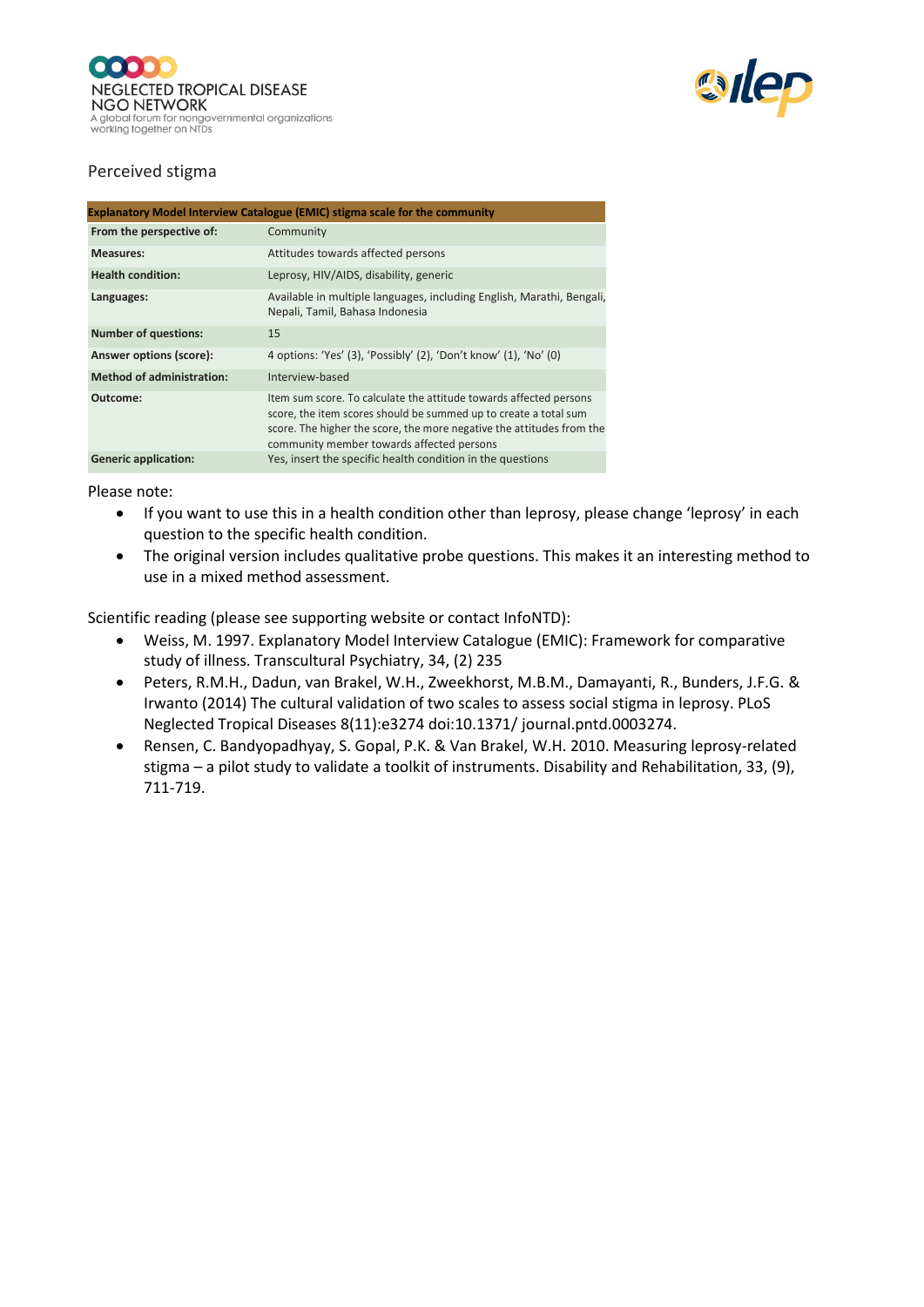



## Social distance

| <b>Social Distance Scale (SDS)</b> |                                                                                                                                                                                                                                                                                                                                                                   |
|------------------------------------|-------------------------------------------------------------------------------------------------------------------------------------------------------------------------------------------------------------------------------------------------------------------------------------------------------------------------------------------------------------------|
| From the perspective of:           | Respondents                                                                                                                                                                                                                                                                                                                                                       |
| <b>Measures:</b>                   | Social distance to a person with a particular condition (possibly<br>described in a vignette)                                                                                                                                                                                                                                                                     |
| <b>Health condition:</b>           | <b>Mental illness</b>                                                                                                                                                                                                                                                                                                                                             |
| Languages:                         | Available in English, possibly more                                                                                                                                                                                                                                                                                                                               |
| <b>Number of questions:</b>        | $\overline{7}$                                                                                                                                                                                                                                                                                                                                                    |
| Answer options (score):            | 4 options: 'Definitely willing' to 'Definitely not willing'                                                                                                                                                                                                                                                                                                       |
| <b>Method of administration:</b>   | Self-report                                                                                                                                                                                                                                                                                                                                                       |
| Outcome:<br>Pay attention!         | Item sum score: To calculate the social distance score, the item<br>scores should be summed. Higher mean scores indicate tendency to<br>keep more social distance with the person affected by the health<br>condition<br>Questions need adaptation if the scale is used without a vignette.<br>Also cultural adaptation is needed when using the vignette outside |
|                                    | the USA (regarding currency)                                                                                                                                                                                                                                                                                                                                      |
| <b>Generic application:</b>        | Yes, insert the specific health condition in the questions and<br>vignette                                                                                                                                                                                                                                                                                        |

Please read the following statement (example vignette):

Rahman is a 23-year-old man. He has been treated for leprosy during the past year. The doctor has declared him cured, even though some of the fingers on his right hand are still bent and his skin is still dark because of the treatment. Rahman has a job in the local small business that belongs to his uncle. He earns Rp 1.2 million per month and is doing well in his job. He is a little bit slower than before, because of the effects of leprosy on his hand, but the employer never complained about that. At his job, Rahman gets along well with his colleagues. Rahman would like to get married. He is considering joining a local youth organisation, so he can meet people of the same age. He also hopes to get a better job to be able to earn more than in his present job.

Please note:

- If you want to use this for an NTD other than leprosy, please change the vignette according to that health condition. Note that a new version should be validated first.
- You need to use a vignette with a female subject for use with women.
- There is also a possibility to use this scale without a vignette; to do this, the questions should be adjusted for this (e.g., question 1: How would you feel about renting a room in your home to a person with leprosy?).

- Link, B.G. Cullen, F.T. Frank, J. Wozniak, J.F. 1987. The Social Rejection of Former Mental Patients: Understanding Why Labels Matter. The American Journal of Sociology, 92 (6): 1461- 1500
- Peters, R.M.H., Dadun, van Brakel, W.H., Zweekhorst, M.B.M., Damayanti, R., Bunders, J.F.G. and Irwanto (2014). The cultural validation of two scales to assess social stigma in leprosy. PLoS Neglected Tropical Diseases 8(11):e3274 doi:10.1371/journal.pntd.0003274.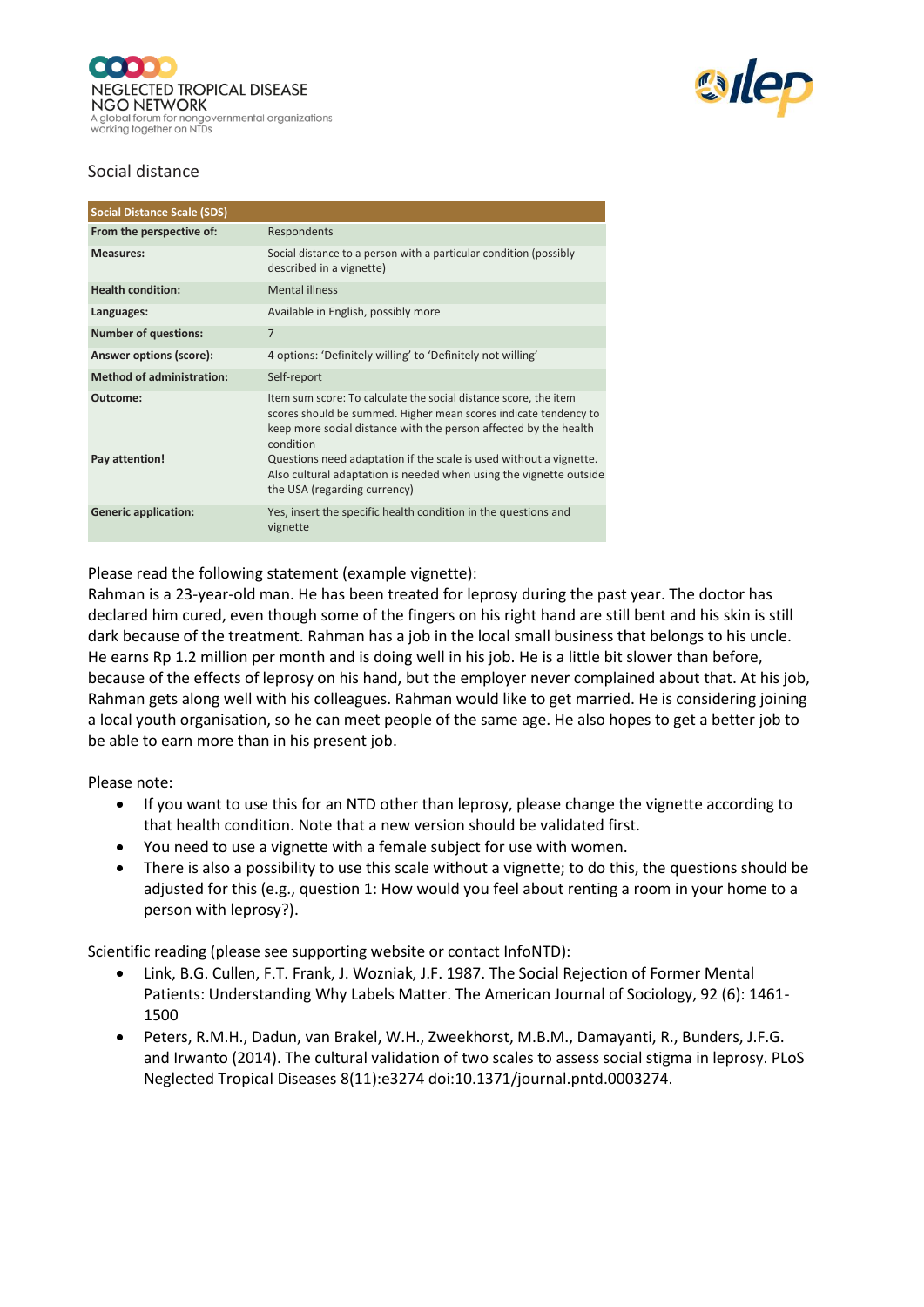



## Experienced, internalised and anticipated stigma and disclosure concerns

| Stigma Assessment and Reduction of Impact (SARI) Stigma scale |                                                                                                                                                                                                                                                                                           |
|---------------------------------------------------------------|-------------------------------------------------------------------------------------------------------------------------------------------------------------------------------------------------------------------------------------------------------------------------------------------|
| From the perspective of:                                      | Persons affected                                                                                                                                                                                                                                                                          |
| <b>Measures:</b>                                              | Experienced, internalised, anticipated stigma and fear of disclosure                                                                                                                                                                                                                      |
| <b>Health condition:</b>                                      | Leprosy or other infectious NTDs                                                                                                                                                                                                                                                          |
| Languages:                                                    | Available in English, Bahasa Indonesia, Persian, Hindi, possibly more                                                                                                                                                                                                                     |
| <b>Number of questions:</b>                                   | 21 items, with items grouped in 4 domains with a sub-score for each.<br>The domains are experienced stigma (8 items), internalised stigma (6<br>items), perceived stigma (4 items) and disclosure concerns (4 items)                                                                      |
| Answer options (score):                                       | 4 (+3) options: 'No', 'Yes', Don't know', 'Not relevant'<br>If yes: 'Always/often', 'Sometimes', Rarely/once'<br>The minimum total score is 0 and maximum total score is 66                                                                                                               |
| <b>Method of administration:</b>                              | Self-report                                                                                                                                                                                                                                                                               |
| Outcome:                                                      | Total score indicates level of disease-related stigma. Domain sub-<br>scores indicate level of specific type of stigma. To calculate the disease-<br>related stigma score, the item scores should be summed up to create a<br>total sum score. Higher score means higher levels of stigma |
| Pay attention!                                                | Further research is needed to confirm whether this instrument has<br>the same validity for use with other NTDs                                                                                                                                                                            |
| <b>Generic application:</b>                                   | Yes                                                                                                                                                                                                                                                                                       |

Scientific reading (please see supporting website or contact InfoNTD):

• Dadun, Peters, R.M.H., van Brakel, W.H., Lusli, M., Damayanti, R., Bunders, J.F.G., et al (2017). Cultural validation of a new instrument to measure leprosy-related stigma: the SARI Stigma Scale. Lepr Rev. 88(1):23–42.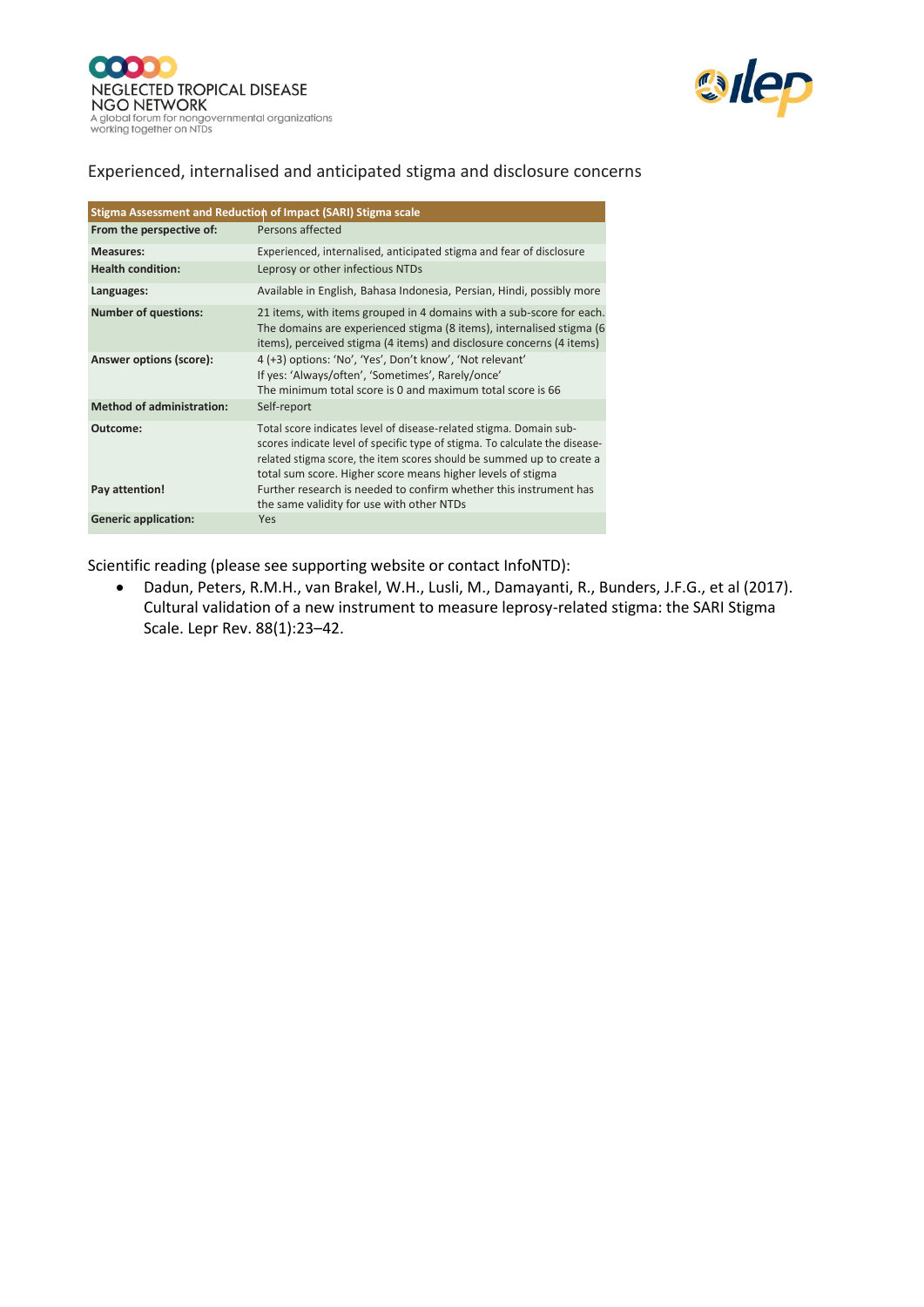



## Experienced stigma

| 5-Question Stigma Indicators (5-QSI-AP) |                                                                                                                                                                                                                                                |
|-----------------------------------------|------------------------------------------------------------------------------------------------------------------------------------------------------------------------------------------------------------------------------------------------|
| From the perspective of:                | Persons affected                                                                                                                                                                                                                               |
| <b>Measures:</b>                        | Assess and monitor presence of stigma                                                                                                                                                                                                          |
| <b>Health condition:</b>                | Leprosy, NTDs, generic                                                                                                                                                                                                                         |
| Languages:                              | Available in English, possibly more                                                                                                                                                                                                            |
| <b>Number of questions:</b>             | 5 items                                                                                                                                                                                                                                        |
| Answer options (score):                 | 4 options: 'Never', 'Sometimes', 'Often/usually', 'Don't know'<br>The minimum total score is 0 and maximum total score is 10                                                                                                                   |
| <b>Method of administration:</b>        | Self-report                                                                                                                                                                                                                                    |
| Outcome:                                | Total score indicates presence of stigma in person affected. To<br>calculate the indication of the presence of stigma, the item scores should<br>be summed up to create a total sum score. Higher score means<br>stronger indication of stigma |
| Pay attention!                          | Further research is needed to confirm whether this instrument has<br>the same validity in different settings and cultures and for use with<br>other NTDs                                                                                       |
| <b>Generic application:</b>             | Yes                                                                                                                                                                                                                                            |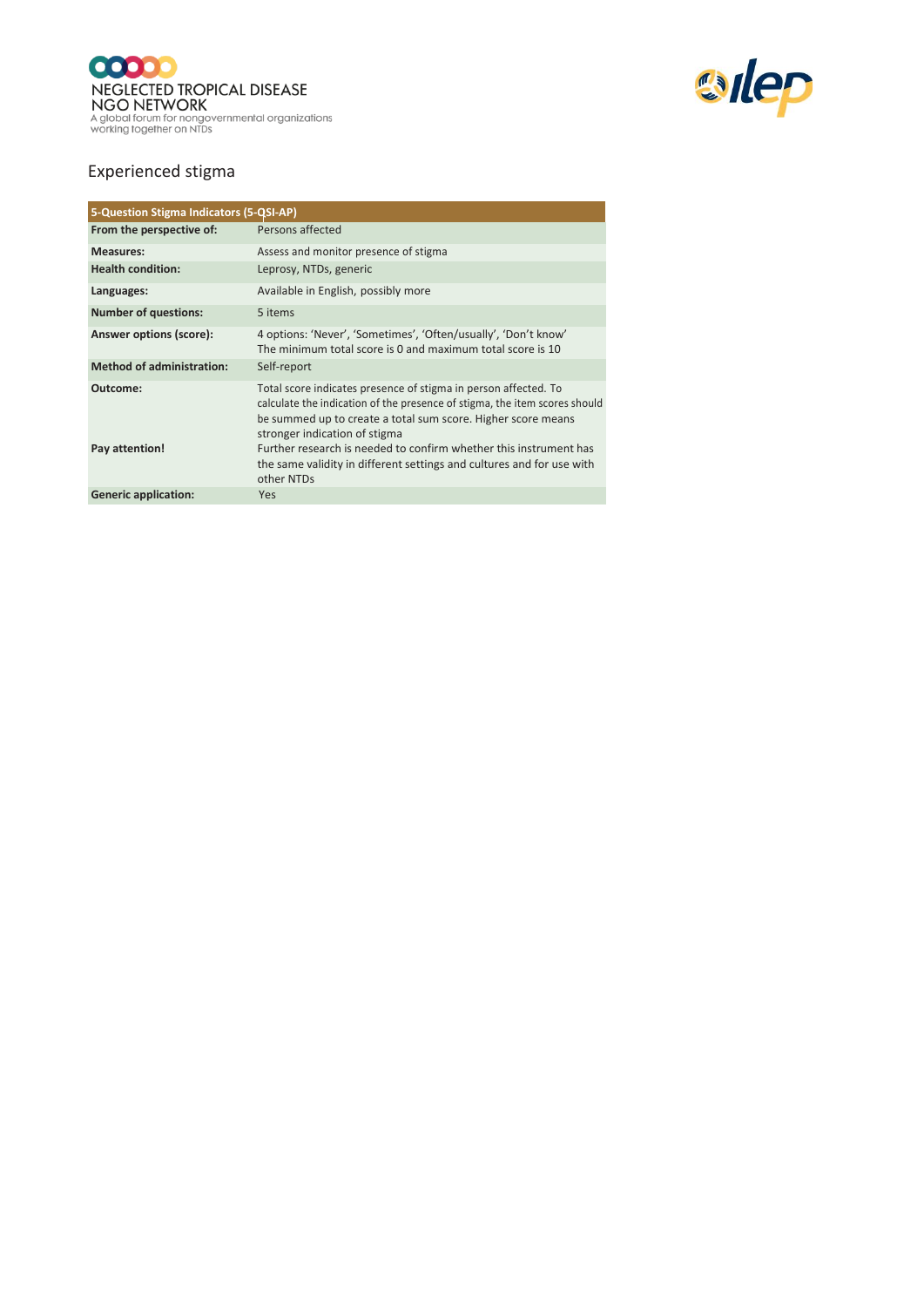



# Community stigma

| 5-Question Stigma Indicators (5-QSI-CS) |                                                                                                                                                                                                                                              |
|-----------------------------------------|----------------------------------------------------------------------------------------------------------------------------------------------------------------------------------------------------------------------------------------------|
| From the perspective of:                | Community                                                                                                                                                                                                                                    |
| <b>Measures:</b>                        | Assess and monitor presence of stigma                                                                                                                                                                                                        |
| <b>Health condition:</b>                | Leprosy, NTDs, generic                                                                                                                                                                                                                       |
| Languages:                              | Available in English, Hindi, possibly more                                                                                                                                                                                                   |
| <b>Number of questions:</b>             | 5 items                                                                                                                                                                                                                                      |
| Answer options (score):                 | 4 options: 'Never', 'Sometimes', 'Often/usually', 'Don't know'<br>The minimum total score is 0 and maximum total score is 10                                                                                                                 |
| <b>Method of administration:</b>        | Self-report                                                                                                                                                                                                                                  |
| Outcome:                                | Total score indicates presence of stigma in the community. To calculate<br>the indication of the presence of stigma, the item scores should be<br>summed up to create a total sum score. Higher score means stronger<br>indication of stigma |
| Pay attention!                          | Further research is needed to confirm whether this instrument has<br>the same validity in different settings and cultures and for use with<br>other NTDs                                                                                     |
| <b>Generic application:</b>             | Yes                                                                                                                                                                                                                                          |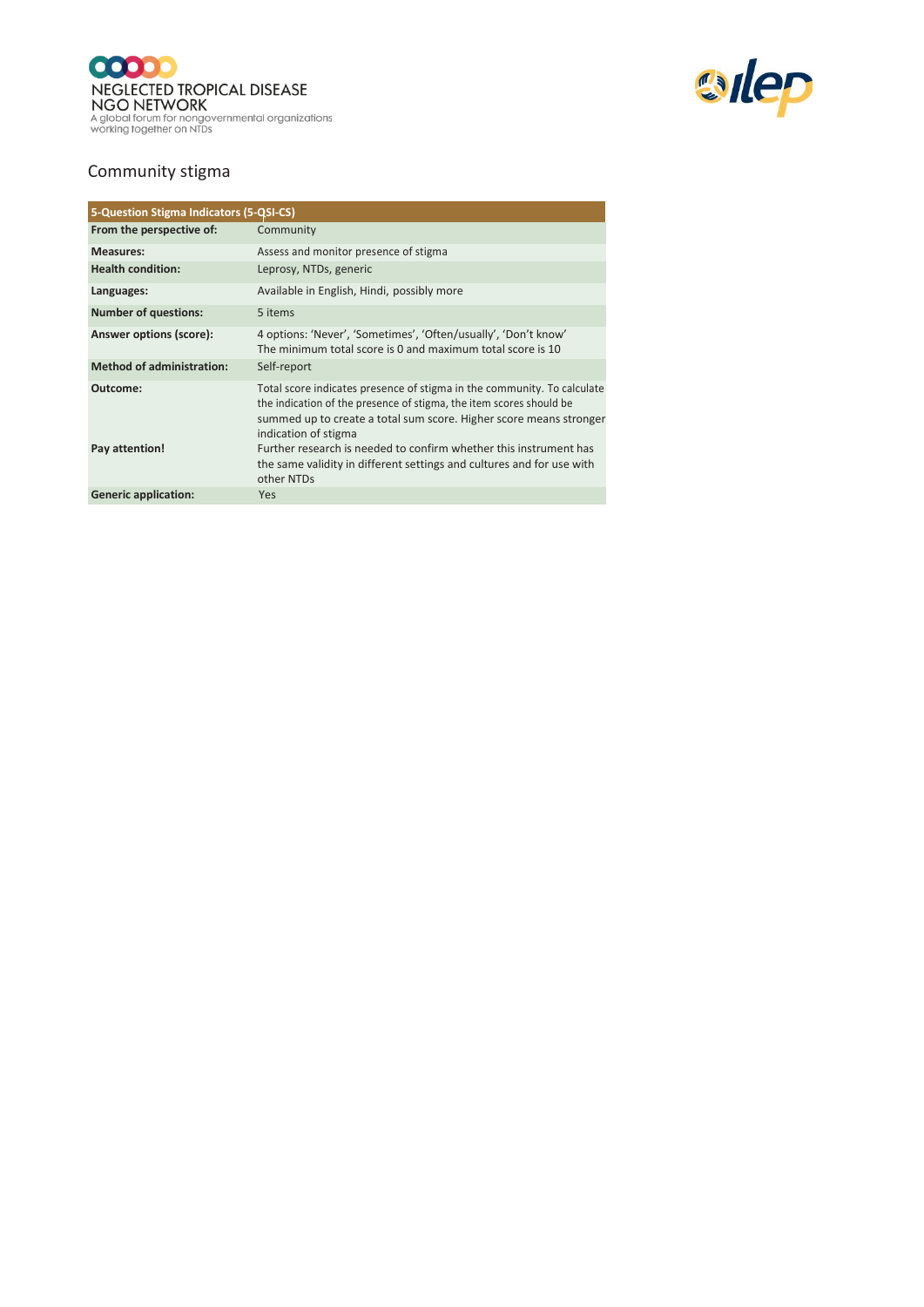



#### Mental distress

| The Self-Reporting Questionnaire (SRQ) |                                                                                                                                                                                                                                                         |
|----------------------------------------|---------------------------------------------------------------------------------------------------------------------------------------------------------------------------------------------------------------------------------------------------------|
| From the perspective of:               | Persons affected                                                                                                                                                                                                                                        |
| <b>Measures:</b>                       | Screening for mental disorders, including depression, anxiety-related<br>disorders and somatoform disorders                                                                                                                                             |
| <b>Health condition:</b>               | Generic                                                                                                                                                                                                                                                 |
| Languages:                             | Available in English, Portuguese, Nepali, Bengali, Amharic, Spanish,<br>possibly more                                                                                                                                                                   |
| <b>Number of questions:</b>            | 20 items                                                                                                                                                                                                                                                |
| Answer options (score):                | 2 options: 'No', 'Yes'<br>The minimum total score is 0 and maximum total score is 20                                                                                                                                                                    |
| <b>Method of administration:</b>       | Interview-based                                                                                                                                                                                                                                         |
| Outcome:                               | Total score indicates the presence of mental health problems. To<br>calculate the SRQ score, the item scores should be summed up to<br>create a total sum score. Higher score means a stronger indication for<br>the presence of mental health problems |
| Pay attention!                         | SRQ was developed as a screening and training tool                                                                                                                                                                                                      |
| <b>Generic application:</b>            | Yes                                                                                                                                                                                                                                                     |

The Self-Reporting Questionnaire (SRQ) was developed by the WHO as an instrument to screen for mental conditions, including depression, anxiety-related, and somatoform disorders (where psychological distress is expressed as physical suffering or illness). Of the many screening tools available, the SRQ is one of the few specifically designed for the Low and Middle Income Country (LMIC) primary care settings. The tool is quick to administer (usually less than 15 minutes). The short format and simple yes/no answers make it simple to use for most people, including by self-completion. A number of studies, for example in Brazil, China, Vietnam and India, show this tool is suitable for use in LMIC contexts. Although designed to be sensitive to multiple expressions of distress, it may still be valuable to explore the local applicability of the questions. It is able to indicate that a person may be distressed, but it cannot provide a diagnosis and is not ideal for measuring change.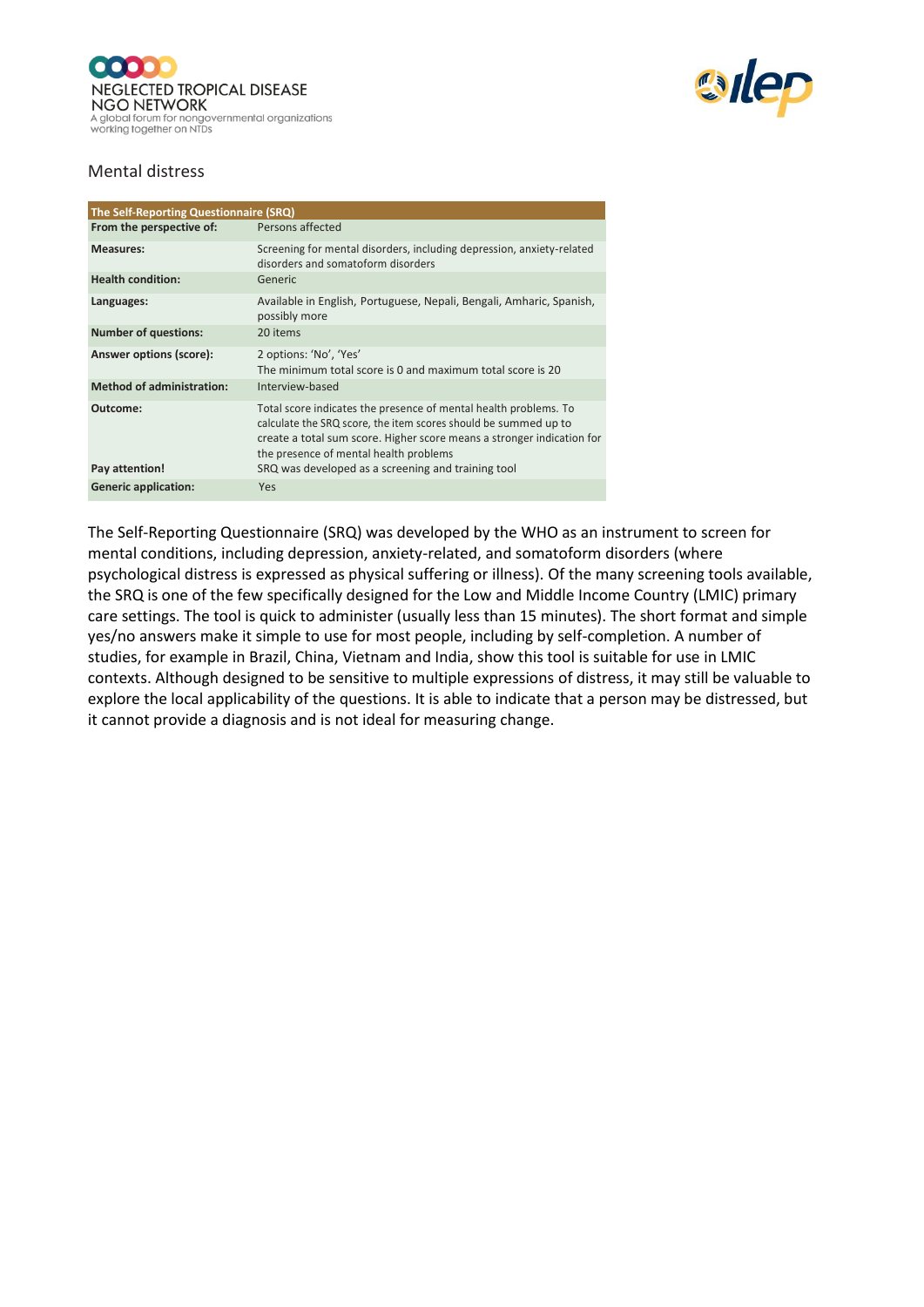



## Mental wellbeing

| <b>Warwick-Edinburgh Mental Wellbeing Scale (WEMWBS)</b> |                                                                                                                                                           |
|----------------------------------------------------------|-----------------------------------------------------------------------------------------------------------------------------------------------------------|
| From the perspective of:                                 | Persons affected                                                                                                                                          |
| <b>Measures:</b>                                         | Monitors mental wellbeing at a population level                                                                                                           |
| <b>Health condition:</b>                                 | Generic                                                                                                                                                   |
| Languages:                                               | Available in English, Nepali, Hindi, Bahasa Indonesia, possibly more                                                                                      |
| <b>Number of questions:</b>                              | 14 items                                                                                                                                                  |
| Answer options (score):                                  | 5 options: 'None of the time', 'Rarely', 'Some of the time', 'Often',<br>'All of the time'<br>The minimum total score is 14 and maximum total score is 70 |
| <b>Method of administration:</b>                         | Self-report                                                                                                                                               |
| Outcome:                                                 | Total score represents mental wellbeing. A higher score means a high<br>level of mental wellbeing                                                         |
| Tips:                                                    | All WEMWBS items are worded positively and cover both feeling and<br>functioning aspects of mental wellbeing                                              |
| Pay attention!                                           | The instrument is not designed as a screening instrument to detect<br>mental illness; it does not provide a cut point to indicate mental<br>wellbeing     |
| <b>Generic application:</b>                              | <b>Yes</b>                                                                                                                                                |

The Warwick-Edinburgh Mental Wellbeing Scale (WEMWBS) was developed in the UK by Waqas et al. to assess and monitor mental wellbeing in the general population or within particular target groups. The original WEMWBS comprises simple, positively phrased statements. A cross cultural evaluation showed that the WEMWBS has a good internal consistency and a high test-retest reliability at one week (Tennant et al., 2007). This was supported by various studies, which demonstrated the validity and reliability of this questionnaire in different contexts (Clarke et al., 2011; Stewart-Brown et al., 2011). The WEMWBS scales can be used free of charge. Officially, use needs to be registered and a licence obtained through the scale's website ([https://warwick.ac.uk/fac/sci/med/research/platform/wemwbs/\)](https://warwick.ac.uk/fac/sci/med/research/platform/wemwbs/).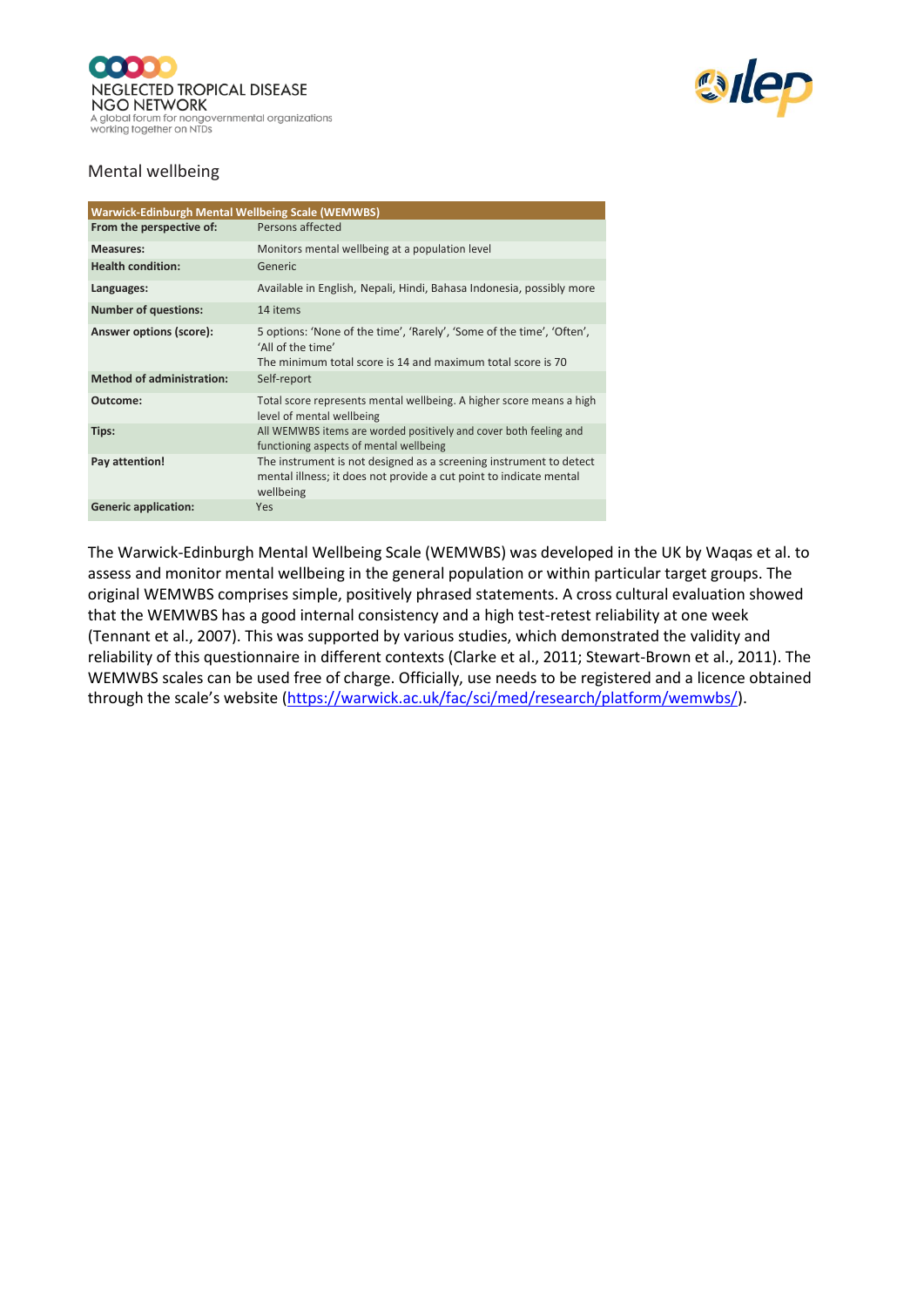



#### Depression

| The 9-item Patient Health Questionnaire (PHQ-9) |                                                                                                                                                                                                                                |
|-------------------------------------------------|--------------------------------------------------------------------------------------------------------------------------------------------------------------------------------------------------------------------------------|
| From the perspective of:                        | Persons affected                                                                                                                                                                                                               |
| <b>Measures:</b>                                | Screening, diagnosing, monitoring and measuring the severity of<br>depression                                                                                                                                                  |
| <b>Health condition:</b>                        | Generic                                                                                                                                                                                                                        |
| Languages:                                      | Available in English, Bahasa Indonesia, Nepali, possibly more                                                                                                                                                                  |
| <b>Number of questions:</b>                     | 9 items                                                                                                                                                                                                                        |
| Answer options (score):                         | 4 options: 'Not at all', 'Several days', 'More than half the days',<br>'Nearly every day'<br>The minimum total score is 0 and maximum total score is 27                                                                        |
| <b>Method of administration:</b>                | Self-report                                                                                                                                                                                                                    |
| Outcome:                                        | The sum score represents depression severity. To calculate the PHQ-9<br>score, the item scores should be summed up to create a total sum<br>score, categorised into mild, moderate, moderately severe and severe<br>depression |
| Pay attention!                                  | The final question on the PHQ-9 screens for the presence and<br>duration of suicidal thoughts                                                                                                                                  |
| <b>Generic application:</b>                     | <b>Yes</b>                                                                                                                                                                                                                     |

This is an instrument for screening, monitoring change and measuring the severity of depression. The tool is brief, usually takes less than 15 minutes to administer and is widely used in clinical practice and research settings. It has 9 questions with one additional question on functioning/disability. The interview starts with asking the person, 'Over the past 2 weeks, how often have you been bothered by any of the following problems?' The main advantage of this tool is that it can be administered repeatedly to assess any change in depression severity following an intervention/treatment. The PHQ-9 has been used and validated in a wide variety of different settings, and many language versions are available. It should not be used for definitive diagnosis, which must be confirmed by a proper clinical assessment prior to treatment. It is also limited to a focus on depression, which, although the most common mental condition arising from extreme stressors or stigma, is not the only potential consequence, so distress may be missed, if manifesting for example as anxiety or another condition.